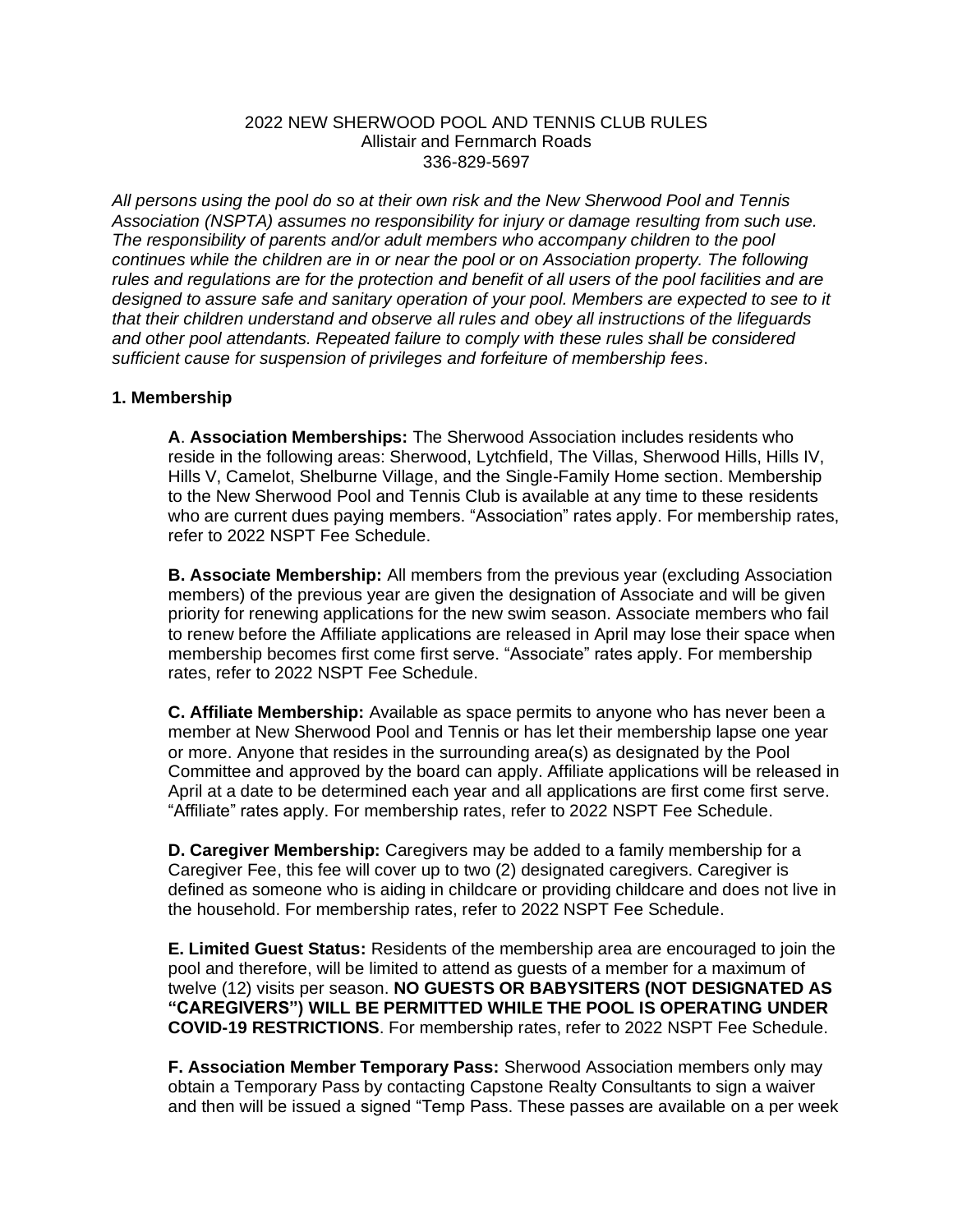or per day basis. Pass must be presented to pool staff upon arrival and members are expected to know and adhere to all pool rules. Pass is not transferable and proof of identity will be required at sign in. Pass may also be obtained for use of non-pool amenities during off season. Temporary passes are limited to 4 weekly passes per calendar year, or 6 day passes per calendar year. **NO GUESTS OR CAREGIVERS WILL BE PERMITTED WHILE THE POOL IS OPERATING UNDER COVID-19 RESTRICTIONS.** For membership rates, refer to 2022 NSPT Fee Schedule.

**G. Court Side Only Membership:** Available to those residents, eligible to join, for an annual fee. Privileges include access to court side activities only. No pool access or activities are allowed. No rate discounts apply. For membership rates, refer to 2022 NSPT Fee Schedule.

**H. Adult Swimming Membership:** Available to those adults (age 21 and over), eligible to join the pool. Privileges include:

1) access to the pool for lap swimming only between the hours of 6am and 8am, daily (swim at your own risk – no lifeguard on duty) and/or

2) access to the pool for water aerobics as offered throughout the season.

Additionally, Adult Members can add their minor children to their membership for swim team only (Additional fees apply) or Court Side. This allows minor children an opportunity to swim for the New Sherwood Stingrays for the 2022 season. Minor children are allowed to participate in all swim team sanctioned functions (practice, meets, and parties). Minor children must leave the pool immediately after swim practice/events ends. No pool access or activities are allowed for any member under this membership during normal operating hours unless accompanied by a full member as a paying guest or as a part of a swim team sanctioned function. If including minor children to access only the playground and tennis courts, please review the Courtside membership and rules. Non-adherence to above rules will result in the loss of privileges and forfeiture of your deposit. For membership rates, refer to 2022 NSPT Fee Schedule.

**I. Lifeguard Membership:** Lifeguards are permitted access to the pool when off duty, but cannot bring guests (ex: in town, out of town, friends or family) unless this lifeguard is also a member of the pool, and then Guest Fees apply. No lifeguards are permitted to bring guests to the pool when on duty. **NO GUESTS OR BABYSITERS (NOT DESIGNATED AS "CAREGIVERS") WILL BE PERMITTED IF THE POOL IS OPERATING UNDER COVID-19 RESTRICTIONS**.

**J. Family Membership:** Family Membership includes household members including children and step-children under the age of 23. Children over the age of 22, grandparents, in-laws, ex-spouses, and other related and non-related persons are not included in the Membership. However, such excluded children over the age of 22 may be added for an additional fee. The same rationale applies to a Couple Membership for children/step-children over the age of 22. It does not apply to other categories. Exclusions include children with adult children with special needs. For membership rates, refer to 2022 NSPT Fee Schedule.

**K. Couple Membership**: Couples can include two partners, spouses, one adult member and a child/step-child/grandchild, etc., age 22 and under. Couples with a single child under three may apply for a Couples Membership rather than Family Membership. If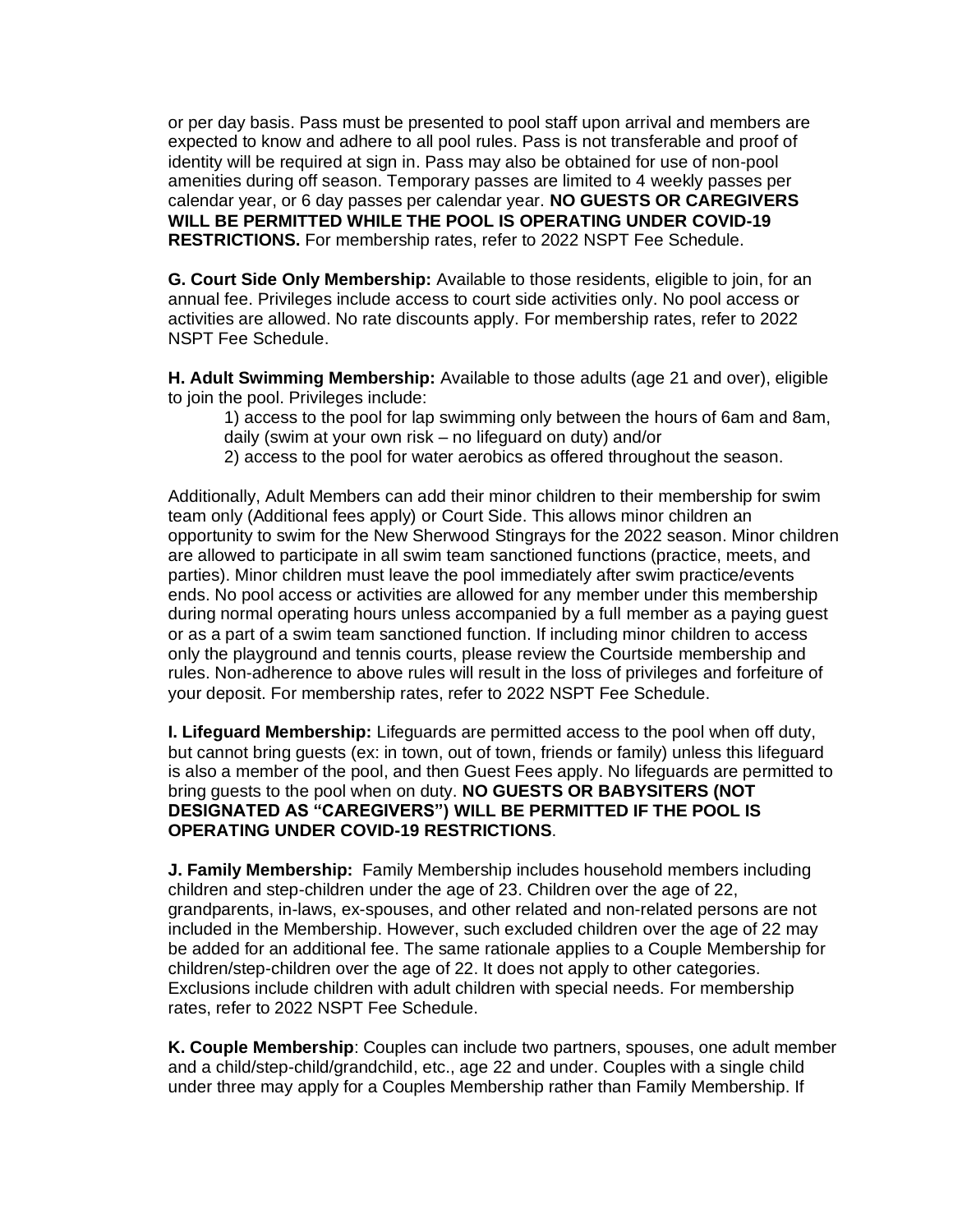there are additional children over two, the Family Membership rule applies. For membership rates, refer to 2022 NSPT Fee Schedule.

## **2. Safety**

- A. For your safety and the safety of your children, all members and their guests must check in upon arrival each day with lifeguard staff. The staff will maintain a list of active pool members and will verify membership at each visit.
- B. The Pool Manager, assistant managers, and lifeguards are in complete charge and will guard from one, two or three chairs provided at all times including the regular 10-minute rest period. Failure to obey direction from the Pool Manager, Assistant Manager, and/or Lifeguard(s) may result in removal from the Facility up to and including forfeiture of Facility access and fees.
- C. The following items/actions are prohibited:
	- weapons (can result in a suspension of privileges or prosecution)
	- vandalism or abuse of the property or equipment (can result in suspension of privileges or prosecution, and forfeiture of membership fees)
	- glass or other breakable objects (can result in financial fees should management have to drain and refill the pool as a result of bringing and breaking glass at the pool)
	- smoking in pool area
	- smokeless products (including Juuls and vapes)
	- pushing others into the water
	- running
	- towel snapping and "noodle" slapping
	- foul language
	- excessive horseplay and/or dunking
	- littering
	- $\bullet$  chewing gum
	- spitting
	- indecent behavior
	- standing or sitting on tables
	- skateboards, roller blades, bicycles, etc. may not be used within pool or tennis court areas
	- pets, other than service animals
	- water polo

NOTE: Balls, Frisbees, rafts, water guns and squirt guns may be prohibited by pool management at very busy times; only **soft balls** are permitted in the pool area.

- D. Bathers must stay clear of the guard chairs. Communication with guards is to be kept to a minimum. Members are to refrain from distracting guards from their duties.
- E. All candy wrappers, drink cans, leftover food, etc. must be placed in the proper receptacles. During any rest period, or when deemed necessary by the guards, the pool area will be cleared by "litter bugs" before swimming will be continued. Members are encouraged to utilize the available recycling containers appropriately.
- F. All accidents must be reported to the lifeguards immediately.
- G. There shall be a 10-minute rest period each hour for all members 17 and under. Adult members 18 (and older), and non-swimming children under the age of 5 (accompanied by a responsible adult) may use the pool during the rest period.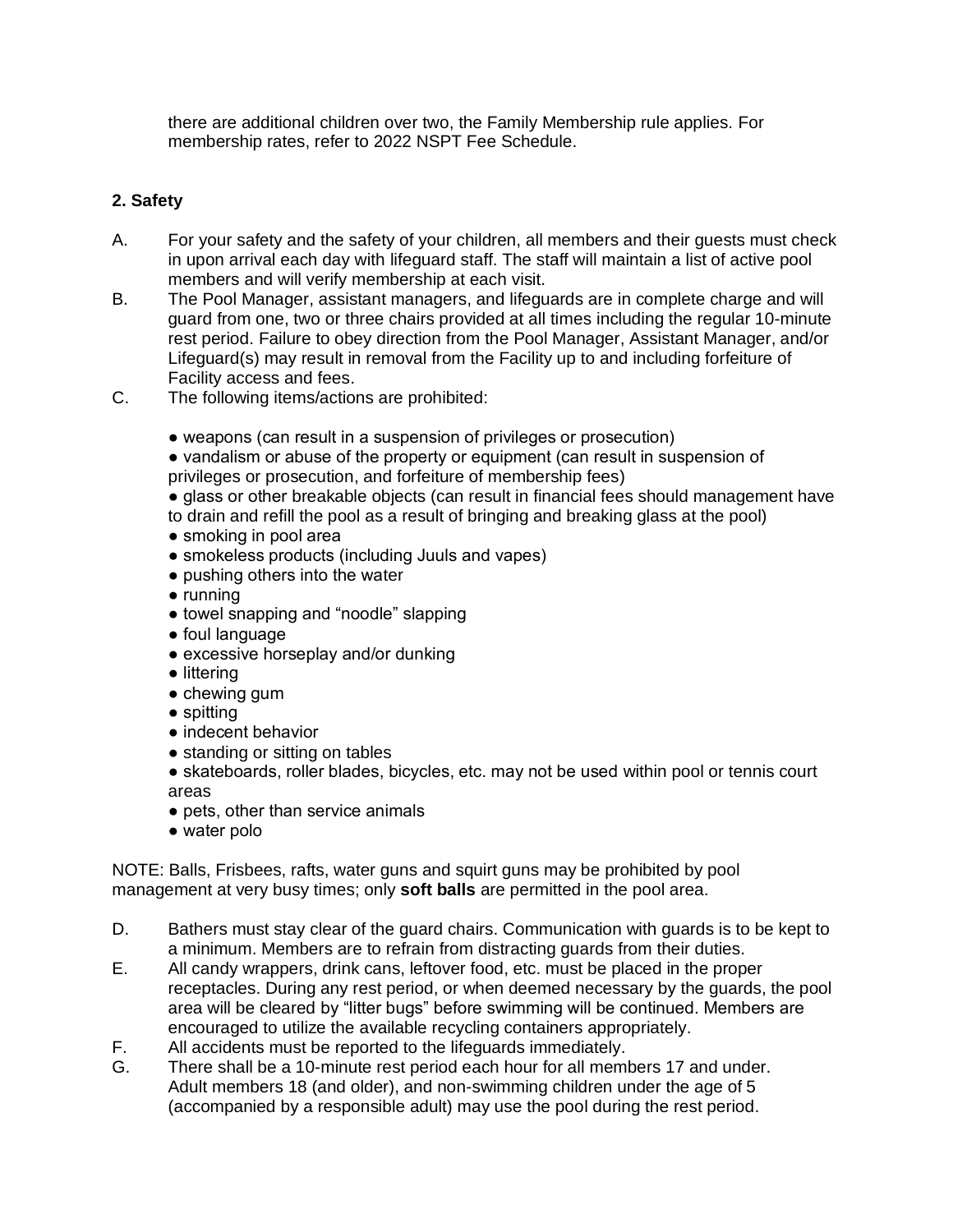H. Children in the wading pool must be supervised by a responsible adult. NO LIFEGUARD ON DUTY (see Section #5: Wading Pool).

## **3. Deep End Rules**

- A. Only one person is permitted on the diving board and ladder at a time. Hanging, bouncing or swimming under the board is prohibited. **Please note**: at last guard change (half hour mark) the diving board may be closed to allow our swimmers to participate in the popular game of "Sharks/Minnows." If less than 20 guests, guards may determine whether or not to close the deep end for games.
- B. Children under the age of 5, and non-proficient swimmers, are not allowed to use the diving board or swim in the deep end, unless a responsible adult is in the water supervising and assisting them.
- C. No diving from the sides or playing in the deep end while the board is open. Cartwheels, handstands, or hanging off the board are prohibited. Only one (1) bounce per dive. No floats allowed in the deep end.

## **4. Health**

- A. Persons with skin eruptions, open sores, bandages, etc. are not permitted in the water.
- B. Should a lifeguard detect a swimmer becoming chilled or exhausted, it is his/her responsibility to attend to the swimmer by enforcing a responsible rest period.
- C. Bathing suits are the only attire to be worn in the pool. No cutoffs are allowed.
- D. Prior to entering the pool, a person should shower. Oil based tanning products are not permitted.
- E. Children who are not potty trained must wear swim diapers. Traditional cloth and disposable diapers are not allowed in the pools. This requirement applies to both the big pool and the wading pool.

# **5. Wading Pool: NO LIFEGUARD ON DUTY**

- A. The wading pool is for the use of children 5 years or younger. Children must always be supervised by a responsible adult inside the wading pool fenced area. Children older than 5 years are not allowed in the wading pool except when accompanying a younger sibling and a responsible adult.
- B. Applicable rules listed under "Pool Rules" must be observed in the wading pool also. These will be enforced.
- C. Toys and swimming aids (arm bands, life vests, water wings) will be permitted. Inflatable rafts will not be permitted in the wading pool.

## **6. Age Limit for Admission**

- A. Children under age 10 will not be admitted to the pool unless accompanied and supervised by a responsible adult. This will be enforced.
- B. Children between the ages of 10 and 12 will be admitted without an adult only when they have demonstrated swimming ability and appropriate conduct to the satisfaction of the lifeguards.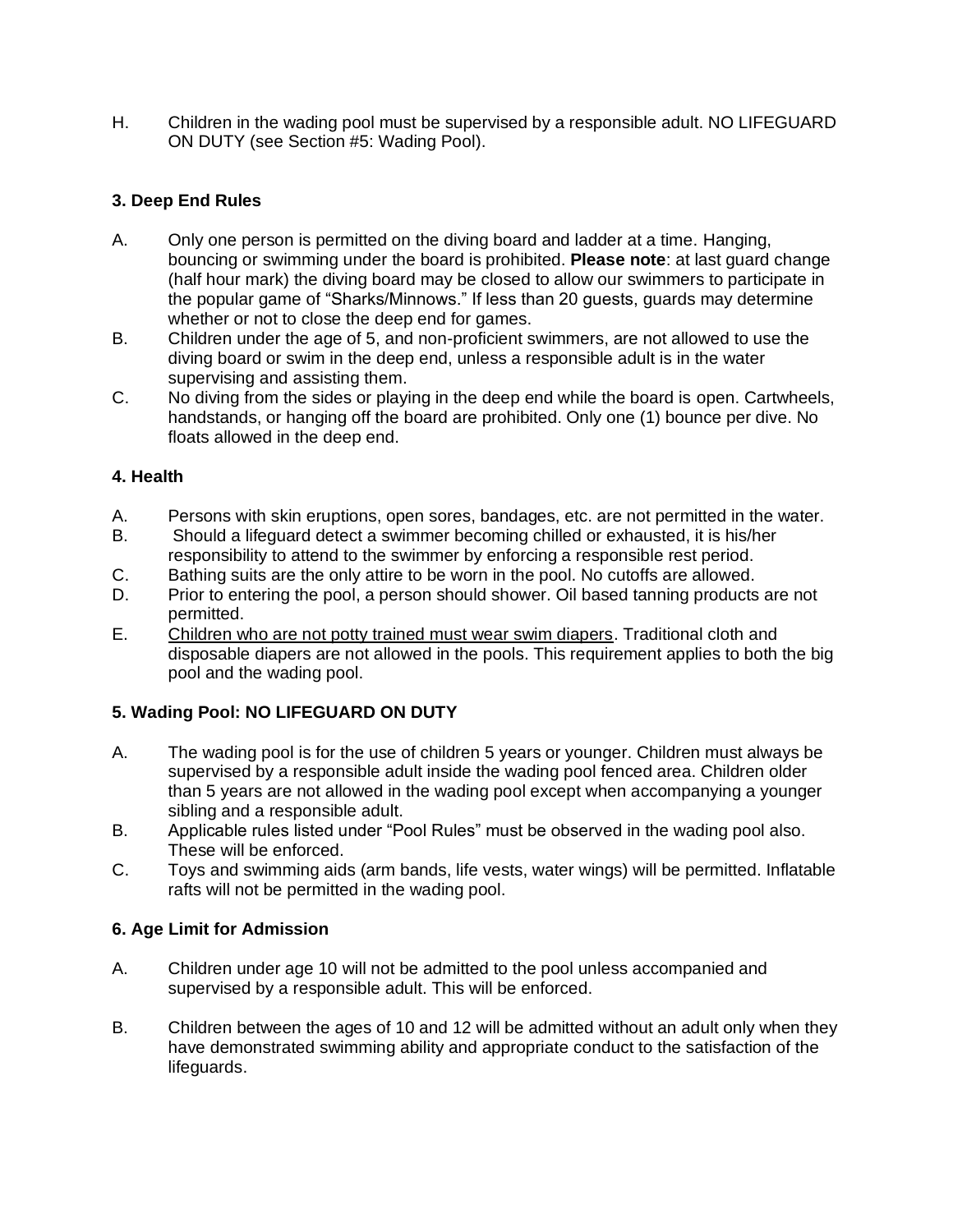C. An appointment must be scheduled with the Pool Manager or Assistant Manager on duty by the child's parent or guardian for the child to take a swimming test.

> ● Swimming Test: In order for a swimmer to be left unsupervised at the pool, the swimmer must pass a two-part swim test given by a lifeguard. The swimmer must be able to swim down and back in the swim lane without stopping or touching (the bottom, sides, or lane ropes). The swimmer must then be able to tread water for 30 seconds.

- D. Children between the ages of 10 and 12 and who have passed the swimming test may be left at the pool unsupervised for a maximum of four (4) consecutive hours each day. Children between the ages of 13 and 15 may be left at the pool unsupervised for a maximum of six (6) consecutive hours each day. This will be enforced.
- E. Lifeguards reserve the right to revoke the privilege of unsupervised children based on behavior.

### **7. Guests**

### **NO GUESTS OR BABYSITTERS (NOT DESIGNATED AS "CAREGIVERS") WILL BE PERMITTED WHILE THE POOL IS OPERATING UNDER COVID-19 RESTRICTIONS.**

- A. Members may bring in and out of town guests. All guests are charged per visit per day.
- B. Guest fees must be paid to the lifeguard at the gate at the time of check in. Guests are required to sign in with a member and sign a guest liability waiver, good for one season. For membership rates, refer to 2022 NSPT Fee Schedule.
- C. Babysitters and Caregivers will have all the responsibilities and privileges of members during their hours of employment. Babysitters and Caregivers will need to have completed a guest liability waiver.
- D. Members who employ Babysitters and/or Caregivers are responsible for the behaviors and actions of the same.

### **8. Parties**

#### **NO PARTIES/GUESTS OR BABYSITTERS (NOT DESIGNATED AS "CAREGIVERS") WILL BE PERMITTED WHILE THE POOL IS OPERATING UNDER COVID-19 RESTRICTIONS**.

- A. All parties must be held during the regular pool operating hours.
- B. All party requests must be submitted in writing to the Pool Manager at least one week in advance. The Pool Manager reserves the right to restrict the number of parties on any given day as well as the size of the party. A guest list must be submitted in advance with the application.
- C. Guest fees apply to all non-members who attend the party. Adult supervision is mandatory for children's parties.
- D. Each guest also needs to complete a guest waiver (good for one season) to be submitted upon arrival.
- E. A reservation fee is required. For membership rates, refer to 2022 NSPT Fee Schedule. No more than two pool tables and their corresponding chairs (eight) may be reserved for parties; however, the host member may bring folding tables or chairs from home.
- F. The member making the reservation will be held responsible for any damage caused by a member of the party.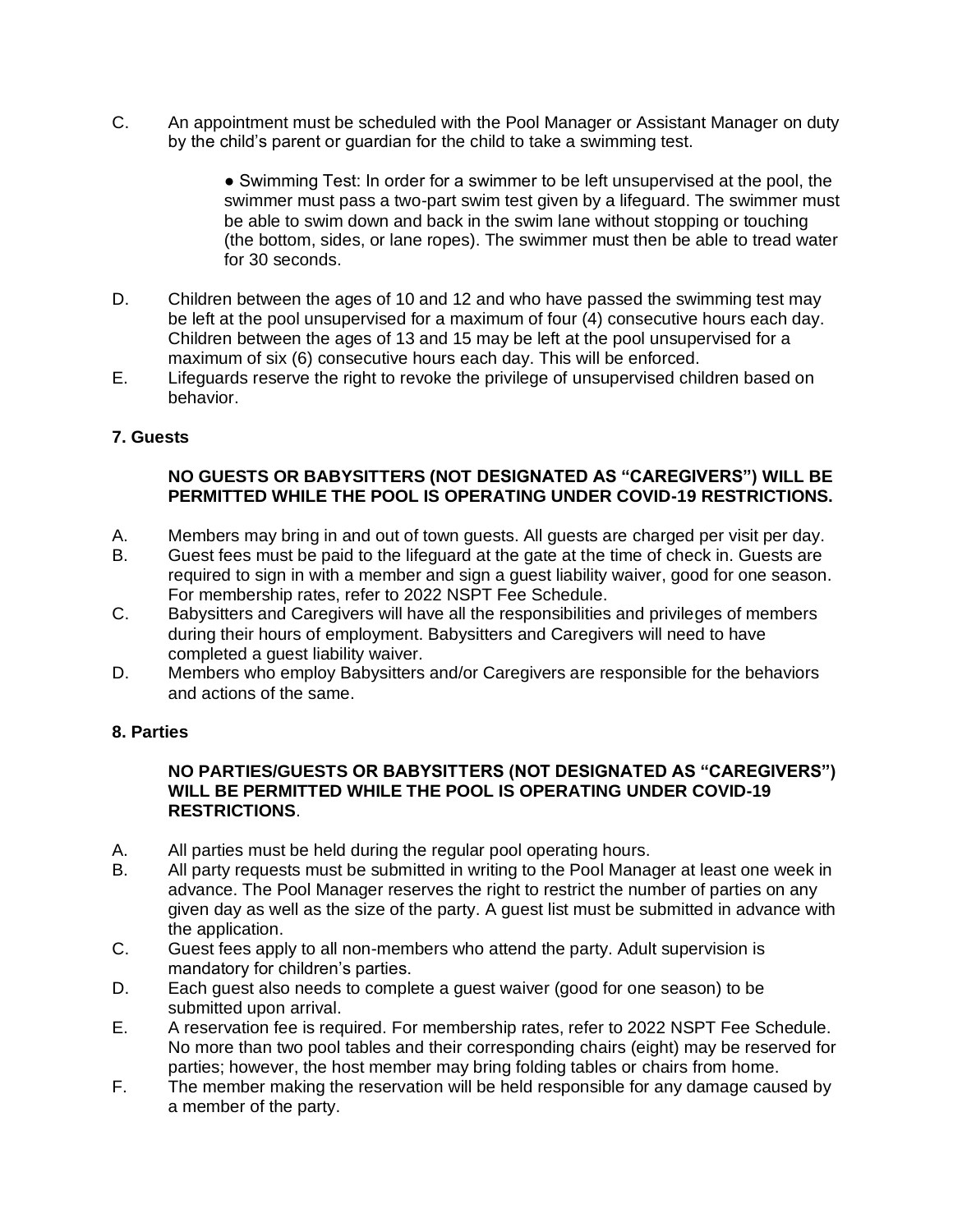- G. The Pool staff may, at their discretion, limit the number of party participants and /or tables utilized.
- H. Parties not reserved in advance will be requested to leave. Multiple occurrences will result in the suspension of membership and forfeiture of membership fees.

### **9. Rules Changes**

- A. Rules will be reviewed periodically by the Pool Committee and Management for necessary changes. Any suggestions are welcomed and should be submitted in writing to the Pool Committee.
- B. All complaints regarding the operation of the pool should be addressed to the Pool Manager.

## **10. Pool Hours**

- A. Pool operating hours will be set each year by the Pool Manager. Normal operating hours are 11:00am – 8:00pm daily. Days and hours are subject to change depending upon safety concerns and staffing issues.
- B. Swimming outside regular pool operating hours is prohibited, with the exception of Adult Swim and Swim Team activities.
- C. Pool hours may be changed by the Pool Manager or guard in charge due to inclement weather or emergency conditions. The pool will be cleared immediately after each incident of thunder and/or lightning and will remain clear for a minimum of 30 minutes.
- D. The Pool Deck needs to be cleared immediately following the last whistle so that guards can clean and lock up for the evening. Additionally, cars parked in the gated areas will need to be moved to the gravel lot 10 minutes after the last whistle if members are planning to remain on property at the playground/tennis courts after the pool closes.

## **11. Adult Swim**

- A. Adults (age 21 and over) are eligible to participate for a fee. For membership rates, refer to 2022 NSPT Fee Schedule. **A key will be issued by Pool staff on specific dates and times prior to the season. You will receive an email with the dates and times.**
- B. Hours for Adult Swim are 6-8 am, daily.
- C. There is NO LIFEGUARD ON DUTY SWIM AT YOUR OWN RISK.
- D. No children or guests are allowed in the pool area during adult swim for any reason.
- E. The gate should be locked behind you.
- F. Non-adherence to all of the above rules will result in the loss of privileges and forfeiture of your membership.
- G. At the end of the pool season, all keys must be returned to Capstone Realty Consultants. At that time will a portion of the key fee will be refunded. There is a charge for a replacement key.

### **12. Court-Side Rules**

- 1. The tennis courts and recreation areas are under the supervision of the Pool Manager, Assistant Managers, and lifeguards.
- 2. Tennis courts are reserved for tennis players only. No other activity is allowed in the tennis court area. Food and drink, other than water or sports drinks, are prohibited.